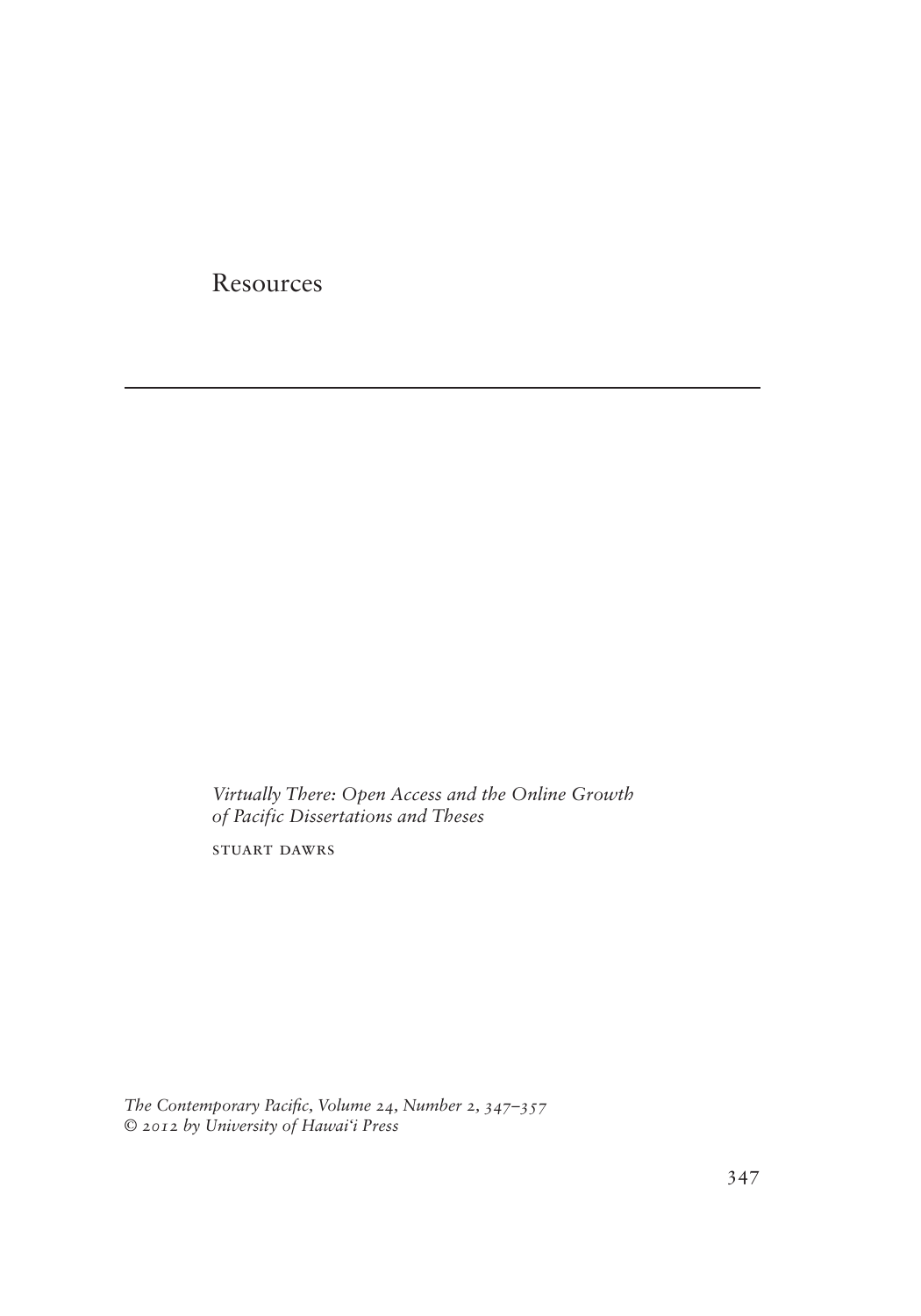*Virtually There: Open Access and the Online Growth of Pacific Dissertations and Theses*

## *Stuart Dawrs*

It has now been more than a decade since the Open Society Institute—the private grant-making foundation begun by George Soros—sponsored a multinational, multidisciplinary gathering in Hungary to, as the institute notes on its website, "accelerate progress in the international effort to make research articles in all academic fields freely available on the internet."1 Though this event was hardly the first attempt at fostering free online access to scholarly information, the two-day gathering resulted in a position statement called the Budapest Open Access Initiative (boai), which came to be seen as a foundational document for the open-access movement as we know it today. To somewhat oversimplify, the movement is a worldwide endeavor rooted in the idea that scholarly writing, produced by authors who have no expectation of payment for their work, should not become a commodity.

The boai was not merely an academic exercise, so to speak. Since the mid-1980s, institutional subscription rates for academic journals have risen at an annual rate that has far outpaced inflation. Between 1986 and 2001, when the Budapest meeting was convened, the annual median expenditure for serial publications by libraries in the Association of Research Libraries (ARL) rose from  $$1,496,775$  to  $$4,660,349$ . In 2009, that number stood at  $\frac{1}{2}$ ,193,291—a 381 percent increase since 1986 or, on average, 7.4 percent per year (Kyrillidou and Morris 2011, 10). Just to be clear, this median cost figure is based on what each individual ARL member library—of which there are 126 in North America and Hawai'i pays each year. As one example, in 2010 the University of Hawai'i paid \$6,512,647 for current serials, or roughly 37 percent of all library expenditures (Kyrillidou, Morris, and Roebuck 2011, 36).<sup>2</sup>

The Contemporary Pacific, Volume 24, Number 2, 348-357 *© 2012 by University of Hawai'i Press*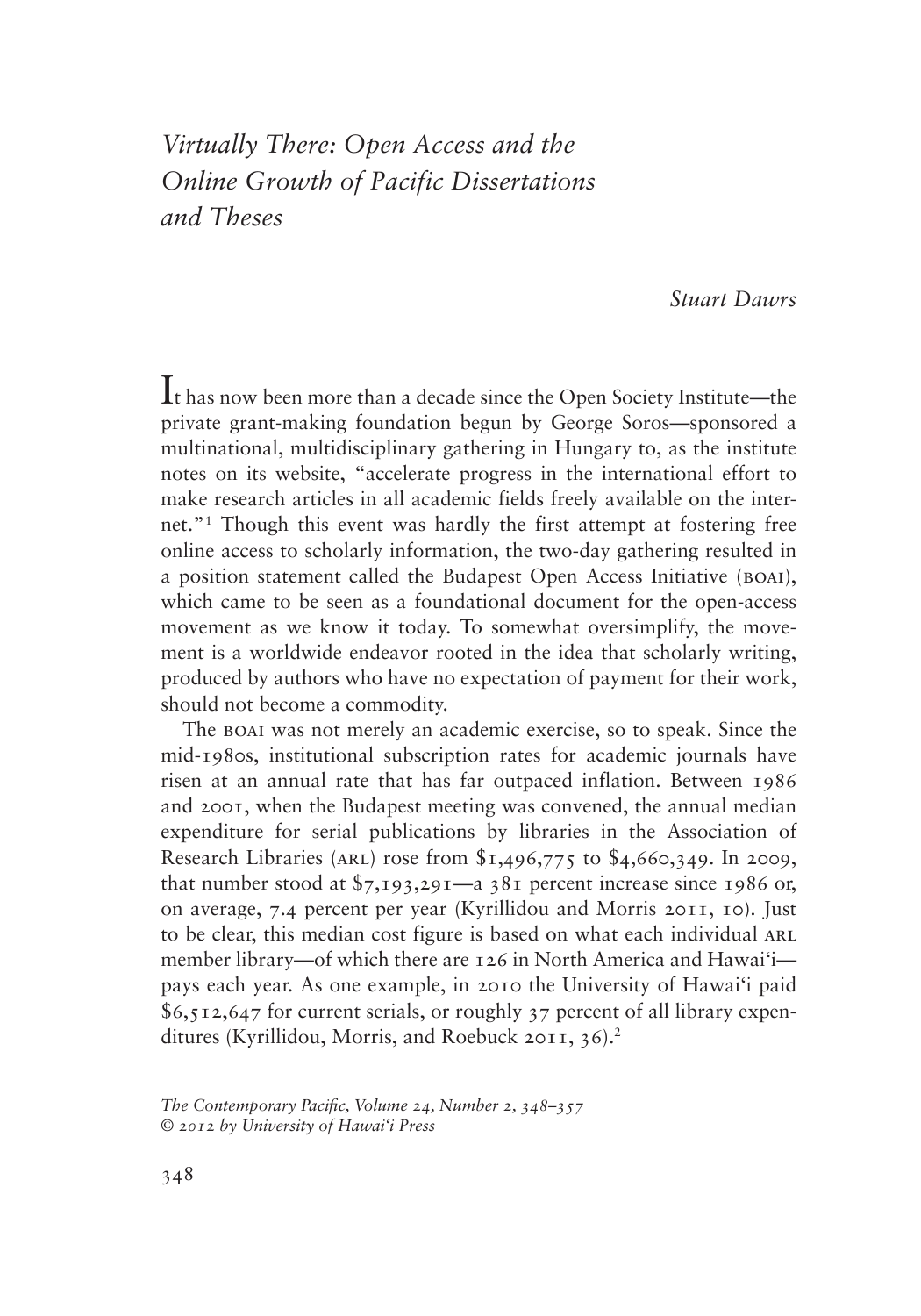While these costs represent all serial expenditures in a given library (academic journals, newspapers, magazines, etc), the cost increases are largely driven by commercially published academic journals. In the world of academic libraries, this situation is often referred to as the "serials crisis" and is perhaps best summarized in a 2005 report by Judith M Panitch and Sarah Michalak, two librarians at the University of North Carolina– Chapel Hill:

While the publication of research results was once the purview of scholarly societies, the increased pace of research and concurrent proliferation of specializations that characterized the last thirty years invited the participation of commercial publishers in the review and dissemination of scholarly output. Yet the workings of the system have remained essentially the same: Faculty, supported by the University, produce research results which they then sign over freely to publishers in order to advance knowledge in their field and because most career paths require a distinguished publication record. Faculty members additionally volunteer their time to serve as editors and editorial board members. Commercial publishers find themselves in the enviable position of selling research which they neither produced nor paid for to a high-demand market. . . . It is hard to imagine an academic context in which research could advance or career decisions could be made without scholarly journals; they have acquired the status of a public good, a common currency of the university.

This then is the context out of which arose the BOAI, with the underlying goal being that, in the name of communication and continued innovation, scholarly work should be made universally available to those who seek it, with no (or as few as possible) barriers to access. "The only constraint on reproduction and distribution," according to the BOAI, "and the only role for copyright in this domain, should be to give authors control over the integrity of their work and the right to be properly acknowledged and cited" (Chan and others 2002). Further, the BOAI called for scholars to begin "self-archiving" their material online in open electronic archives and to found their own freely available electronic journals.

In the ensuing years, several other statements and declarations built on and refined the BOAI;<sup>3</sup> these clarify, for instance, that open access does not require repealing (or violating) copyright law, but rather asking copyright owners to grant free access to their work, along with the permissions necessary to duplicate or otherwise redistribute that work. Perhaps most importantly (to a librarian, at least), these later refinements also recognized the need to point self-archiving in a direction that would more uniformly, stably, and "permanently" archive items that are created and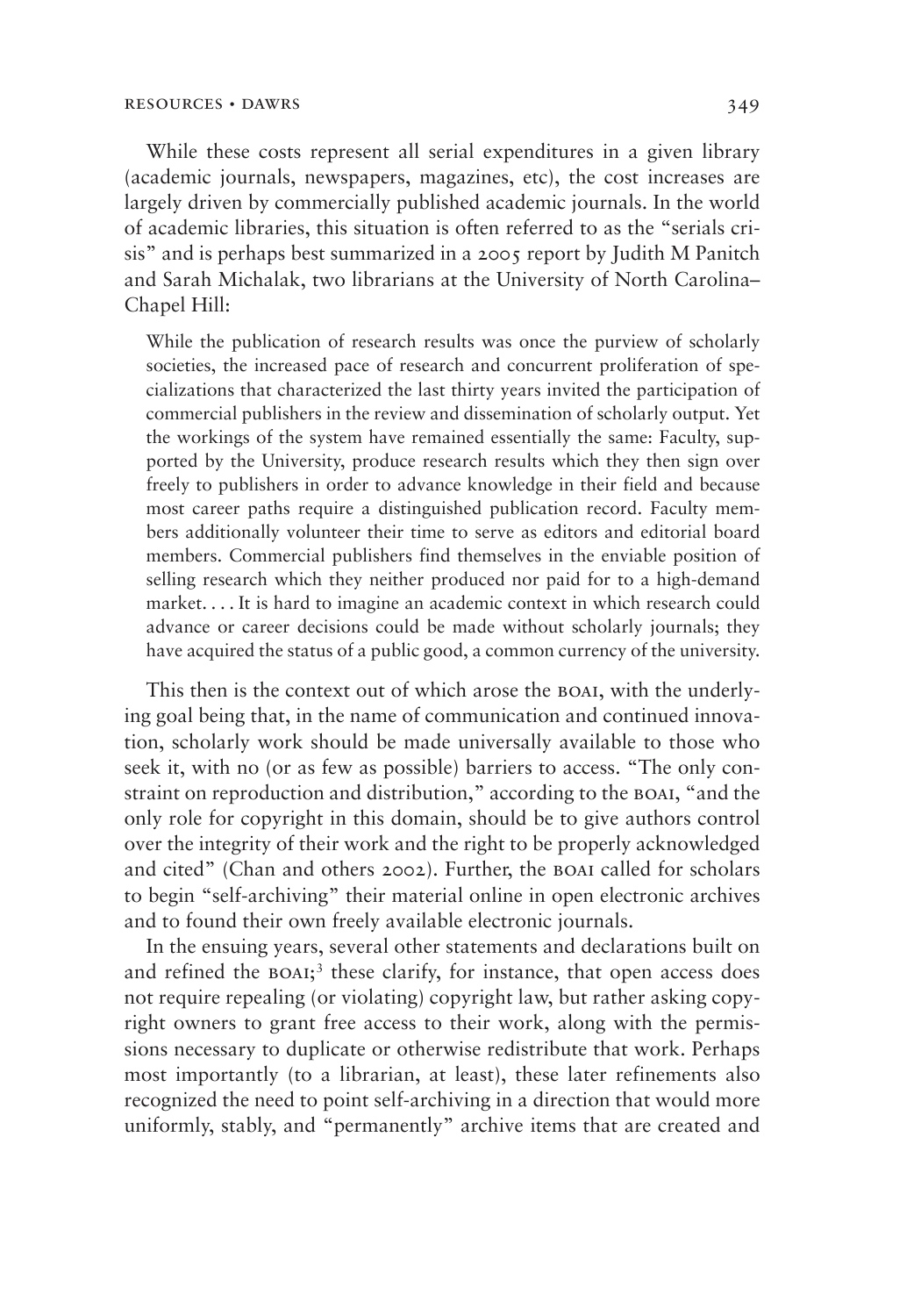stored digitally.4 This concern over uniform digital storage has in recent years given rise to numerous "digital institutional repositories," which in essence serve as virtual additions built onto traditional brick-and-mortar libraries and archives. Most major institutions that support Pacific research now have their own digital repositories, including the University of Auckland, the University of Canterbury, the Australian National University, the University of the South Pacific, and the University of Hawai'i, among many others.<sup>5</sup> The primary purpose of these repositories is to house the scholarly output of the institutions they are attached to, though some broaden the scope to include digital material from other sources.6 True to the BOAI, though the sites are constructed, arranged, and maintained by librarians or other "information professionals," many allow at least some level of self-archiving. At the University of Hawai'i (uh), for instance, the institutional repository known as ScholarSpace is maintained by uh Mānoa's Hamilton Library. Various academic units throughout the university can request their own "communities" within the repository, after which they can establish their own content and access guidelines. A good case in point is uh Mānoa's Center for Pacific Islands Studies, which has maintained and been steadily populating its own ScholarSpace community since 2010.

In the academic arena, the open-access movement has from its early days taken as a major concern peer-reviewed writing destined for publication in scholarly journals. In this realm, one doesn't need to look far to see how the movement has benefitted Pacific scholarship. In May 2010, *The Contemporary Pacific (tcp)* adopted a model whereby all but the most recent two issues of the journal would be made freely available via uh Mānoa's ScholarSpace. (Current issues, along with back issues through the year 2000, are available on the subscription-only database Project muse.) Since the journal was added to ScholarSpace, more than 21,000 visitors have downloaded more than 40,000 *tcp* files. Similarly, most of the back-file of more than a hundred years of the *Journal of the Polynesian Society* is now freely available on a site hosted by the University of Auckland Library (current issues being available through the subscription database Informit). A wide range of electronic journals have also been founded in recent years, among them the University of Auckland's *Graduate Journal of Asia Pacific Studies,* the University of Guam's *Pacific Asia Inquiry,* and *Te Kaharoa: The e-Journal on Indigenous Pacific Issues.* Other journals, formerly published in print, have migrated to online-only formats—one recent example being *Language and Linguistics in Mela-*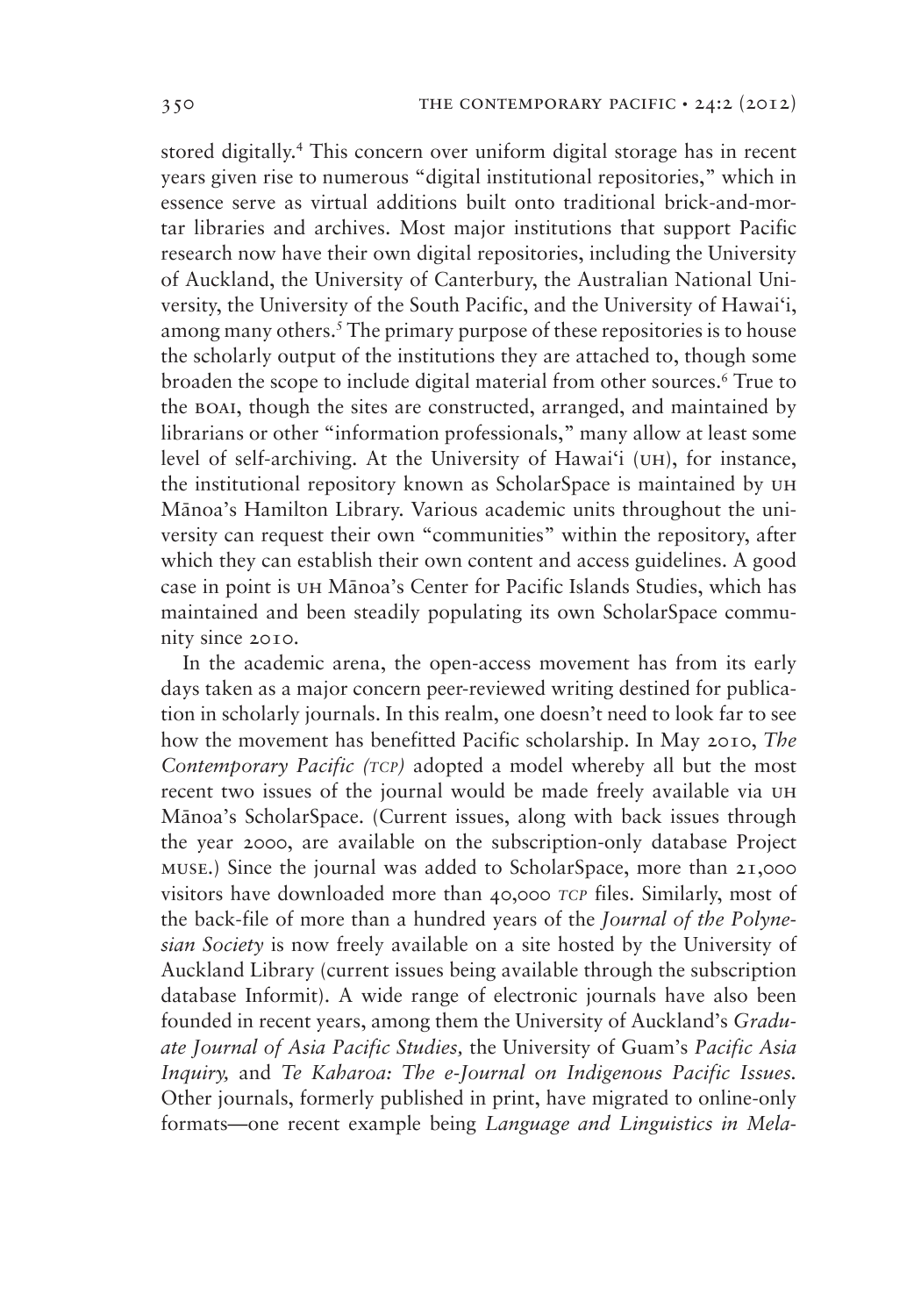*nesia*, which released its first electronic issue in December 2011, after a fourteen-year publishing hiatus.

Beyond the open-access emphasis on scholarly journals, a secondary benefit is now emerging in the form of increased access to master's theses and doctoral dissertations. In the past, Pacific scholars had a fairly limited set of options when it came to accessing these essential building blocks of new research: Those affiliated with well-funded institutions may have been able to use ProQuest, the by-subscription, online database that includes many (but not always all) digital versions of theses and dissertations produced at several major Pacific-related institutions. For those without access to ProQuest, or for those seeking work from institutions that do not participate in ProQuest, the options were progressively unfeasible. One could (a) contact the author directly to request a copy; (b) request that his or her home library acquire a copy from the author's submitting institution (which may or may not be possible, depending on policies at both institutions); (c) contact the holding library or archive directly to request a personal copy (again, subject to institutional policies); or (d) visit the library or archive directly to view the original.

These days, more and more theses and dissertations are finding their way into digital repositories, with many available in full text. For instance, at the time of this writing in December 2011, the University of Auckland had placed 2,657 dissertations and 616 theses in ResearchSpace, its online repository. Of these, 1,621 dissertations and 63 theses are listed as open access—available for download by anyone, anywhere. The Australian National University (anu) currently shows a total of 445 open-access doctoral or master's submissions in its anu Research repository. The University of Hawai'i has 3,292 master's theses and doctoral dissertations in ScholarSpace. Obviously, not all of these documents deal with Pacific subjects, but a great many do—uh Mānoa's Center for Pacific Islands Studies, for instance, recently completed a project to scan Plan a theses and Plan b projects submitted to its Master of Arts program; 134 of these documents are now available in full text on ScholarSpace. Also at the time of this writing, the University of California at San Diego's Melanesian Archive was preparing to upload 52 dissertations concerning anthropology of the Papua New Guinea Highlands to its Digital Library Collections repository.

Theses and dissertations are clearly of a different class of writing than material produced expressly for publication. Because of this distinction, institutions are taking varied approaches when it comes to releas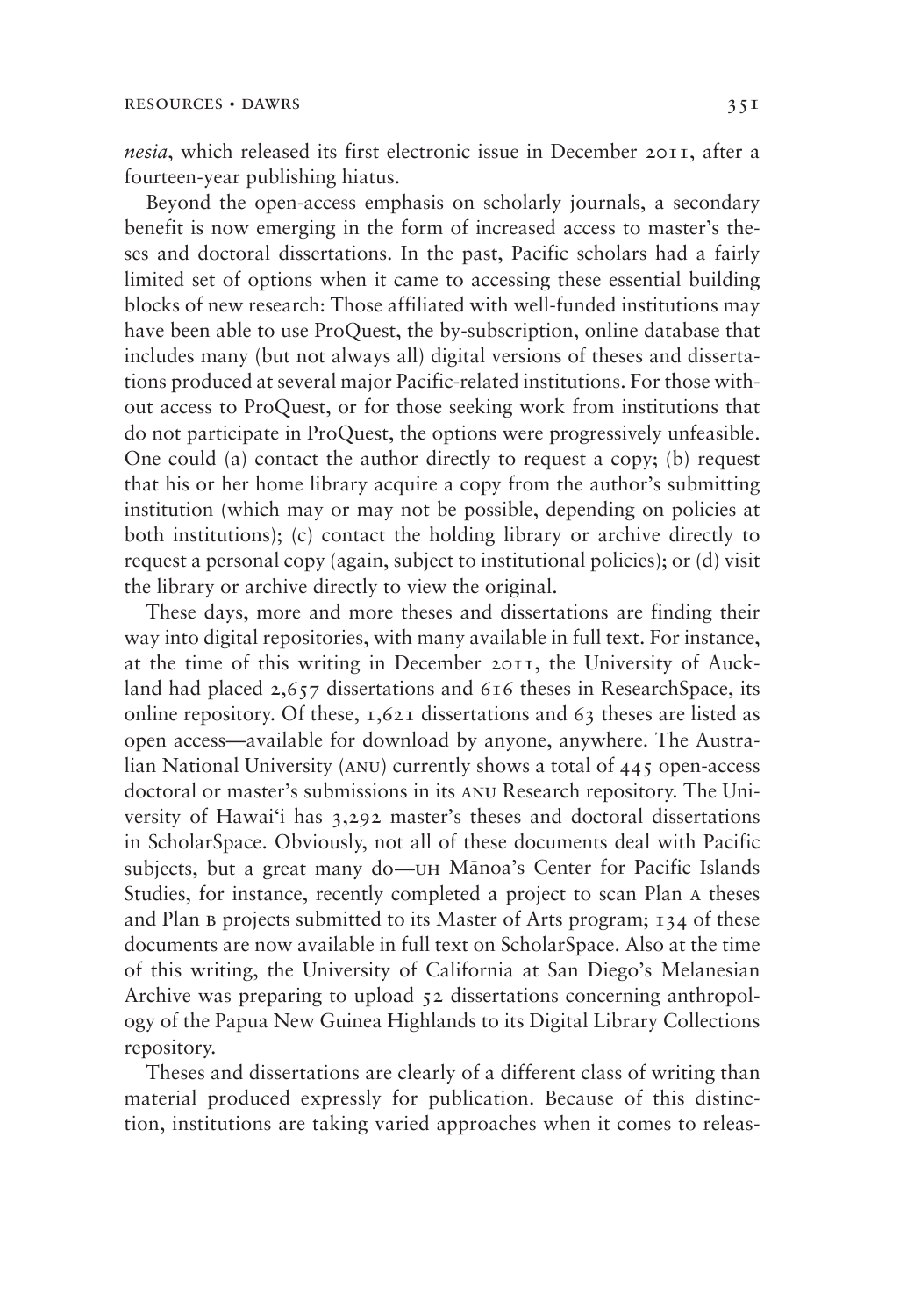ing them into the wild, as it were. For instance, according to information posted on the University of Auckland's digital repository pages, all dissertations submitted by PhD candidates enrolling as of 2007 must include a digital version, which is by default added to the institutional repository in open-access mode, though authors are given the option to place greater restrictions on access. Master's candidates, meanwhile, have been required to submit digital versions of their theses since January 2011, with the default setting of "Campus Access" (ie, available only to the University of Auckland community), though authors can with departmental permission—request that their work be made either open access or further restricted. At the Australian National University, depositing graduate-level work in the anu Research repository is voluntary. At the University of Hawai'i at Mānoa, which is currently assessing a transition to digital submission of dissertations and theses, the default for those that are already posted online is open access, though individual authors can choose to further restrict their works. (The majority of the 3,000-plus uh dissertations and theses that are currently available through ScholarSpace are not new digital submissions but rather part of a grant-funded digitization project targeting several decades worth of hard-copy submissions that were not previously available via ProQuest or other online databases.)

As campuses worldwide continue to adopt their own open-access policies for theses and dissertations, the online numbers can only continue to grow. Thankfully, the tools for discovering them are becoming more robust, with several free, online search engines now offering simultaneous searches across numerous institutional repositories. At the same time, these new engines allow for a much more refined search than is often possible via everyone's favorite default, Google Scholar.7 Four such tools of particular note are Trove; the Kiwi Research Information Service (KRIS); OAIster; and the Networked Digital Library of Theses and Dissertations (NDLTD). Trove, which is hosted by the National Library of Australia, searches a broad array of content produced throughout Australia, from early newspapers to photographs to scholarly content. It's a massive archive of material, but one can use the "advanced search" function to easily limit results specifically to online theses. kris, produced by the National Library of New Zealand, is a bit more focused than Trove, limiting its searches from the outset to open-access research documents produced at a dozen New Zealand institutions, among them Lincoln University, Massey University,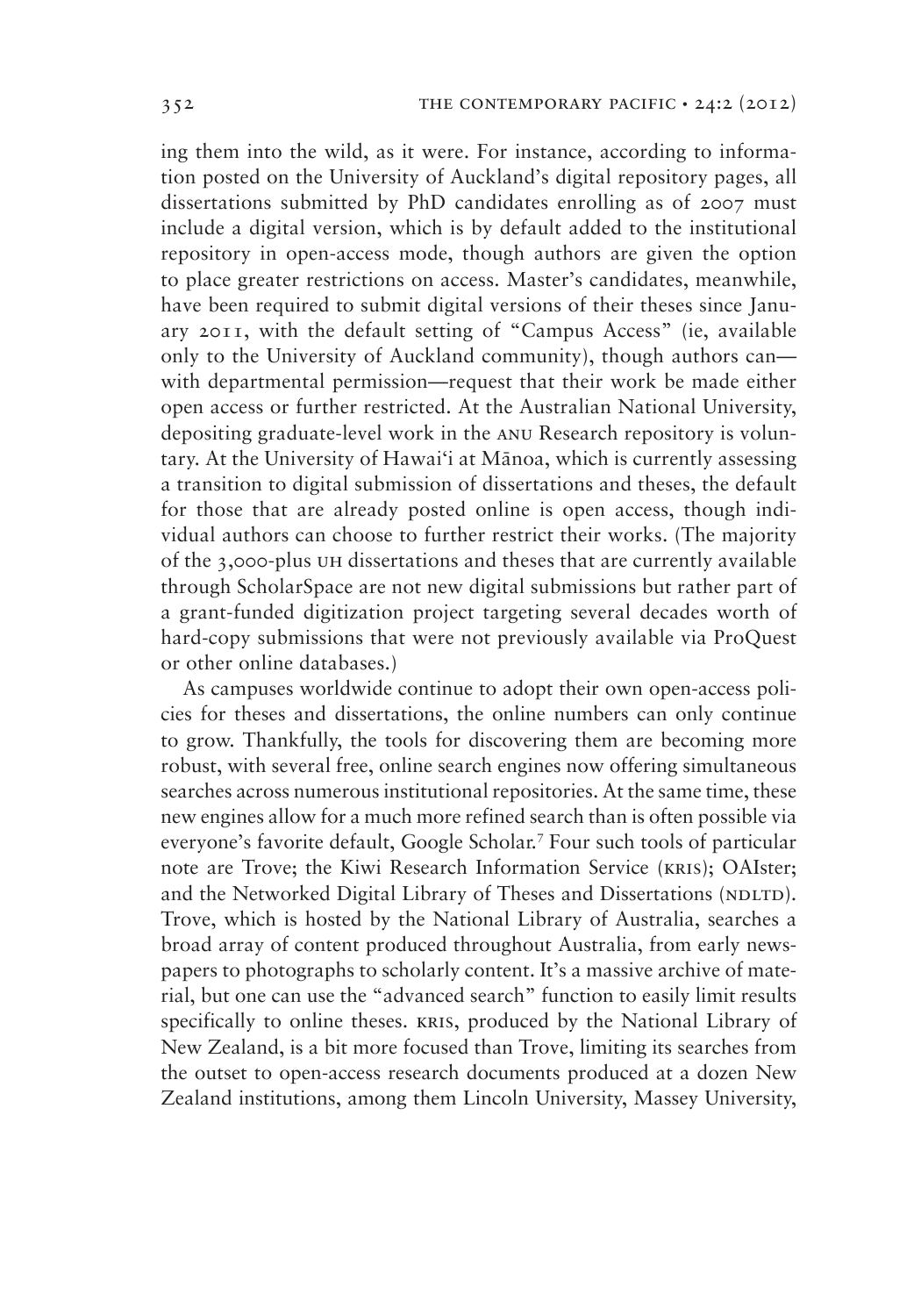the University of Auckland, the University of Canterbury, the University of Otago, the University of Waikato, and Victoria University of Wellington. OAIster, which is maintained by the nonprofit international library cooperative known as oclc (Online Computer Library Center), broadens the Trove search model to a global scale—or, as is noted on the OAIster website, to "More than 23 million records representing digital resources from more than 1,100 contributors." Finally, as its name implies, the NDLTD searches for dissertations and theses from a worldwide collective of member institutions and consortia. Some, like the University of Hawai'i or Massey University, are well known to Pacific scholars; others might typically be less visible: Basic test searches of the NDLTD using broad terms such as "Melanesia" retrieve writing from Sweden's Gotland University and Brazil's Universidade de São Paulo, among others.

It should be noted here that the ability to search across the digital holdings of institutions worldwide, while a boon to researchers, does have its shortcomings. Standards for digital repositories vary from institution to institution, both in terms of what meta-data is applied to individual records (which, in turn, determines how search engines discover each work) and in terms of what material is loaded into the repositories in the first place. For instance, searches in the NDLTD will not automatically distinguish between an undergraduate honors thesis and a master's thesis a situation that can occasionally turn up academically suspect material. Ultimately, it is up to the individual repositories to decide what gets posted and how it is described, so this is the occasional dark side of self-archiving: Any given online record is only as good as the meta-data applied by its creator. It is also not uncommon when using the larger global search engines to see a variety of inconsistencies, such as multiple copies of the same record appearing in search results.

Finally, it should go without saying that anyone who thinks everything in the world is now online is wildly delusional. One of the dangers in singing the praises of online access to some material is that it makes other lesser-known print collections all the more invisible. This is particularly true of primary source, manuscript research collections that are only held in one place worldwide, and may or may not ever enter the digital realm in other words, a great deal of Pacific-related material. Still, with these caveats in mind, institutional repositories and search engines like Trove, the NDLTD, and so on can only help broaden the foundation on which new Pacific research is built.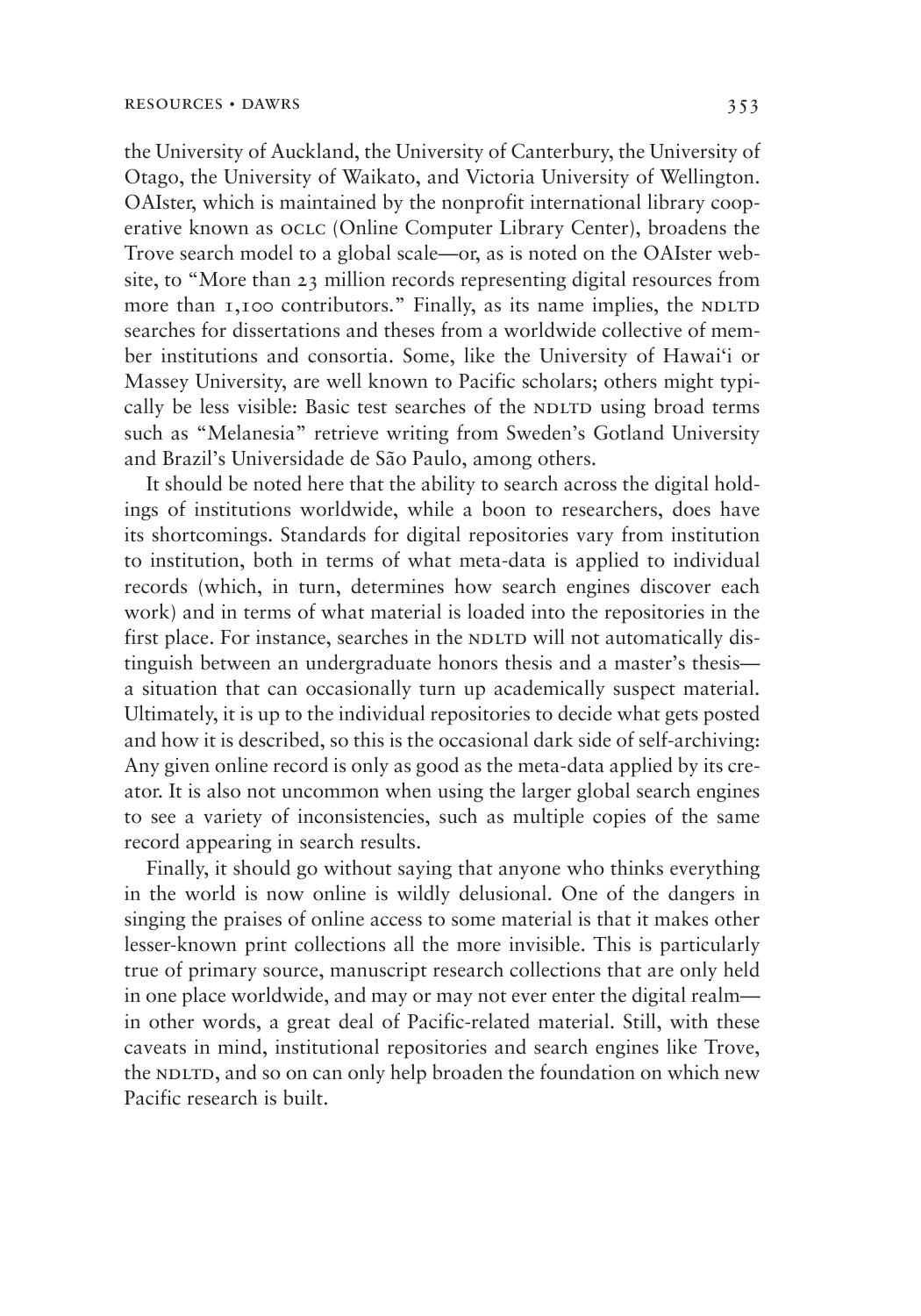## *Notes*

1 The web addresses (urls) for the boai site and other websites mentioned in this essay are listed in Appendix 1.

2 For arl reporting purposes, this budget statistic includes the University of Hawai'i at Mānoa Library—the university's main library, which is housed in two buildings, Hamilton and Sinclair—as well as the uh Richardson School of Law Library and the Health Sciences Library of the John A Burns School of Medicine.

3 Among these statements and declarations are the Association of College and Research Libraries (ACRL) Principles and Strategies for the Reform of Scholarly Communication (2003); the Bethesda Statement on Open Access Publishing (2003); the Berlin Declaration on Open Access to Knowledge in the Sciences and Humanities (2003); the UN World Summit on the Information Society Declaration of Principles and Plan of Action (2003); the Organisation for Economic Co-operation and Development (OECD) Declaration on Access to Research Data From Public Funding (2004); the International Federation of Library Associations and Institutions (IFLA) Statement on Open Access to Scholarly Literature and Research Documentation (2004); the Adelphi Charter on Creativity, Innovation and Intellectual Property (2005); and the Rio Declaration on Open Access (2006).

4 Digital permanence is a topic of debate among librarians—I am skirting the issue here by speaking solely of the benefits of heightened digital access and not of the numerous questions surrounding how or whether a "born digital" item can achieve the kind of longevity displayed by, for instance, the numerous eighteenthcentury Pacific voyaging accounts housed in libraries worldwide.

5 At the time of this writing, the University of the South Pacific digital theses repository was off-line for maintenance.

6 Many universities now maintain multiple digital repositories. Policies vary from institution to institution, but typically one repository is designated for work produced by researchers affiliated with the institution (usually faculty or graduate students), while others house digital material that derives from other sources. As one example, the University of Hawai'i's Hamilton Library currently maintains two repositories—ScholarSpace and eVols, with the former being the institutional repository and the latter holding material that the library or university has digitized from other sources.

7 Google Scholar, the subset of Google that ostensibly allows one to limit searches to scholarly content, can at times be a useful tool for global literature searches, but for the more narrow purpose of searching dissertations and theses, it is very messy. Google Scholar searches do crawl institutional repositories, but they cannot be limited solely to dissertations and theses, and search results can only be sorted in the most rudimentary ways.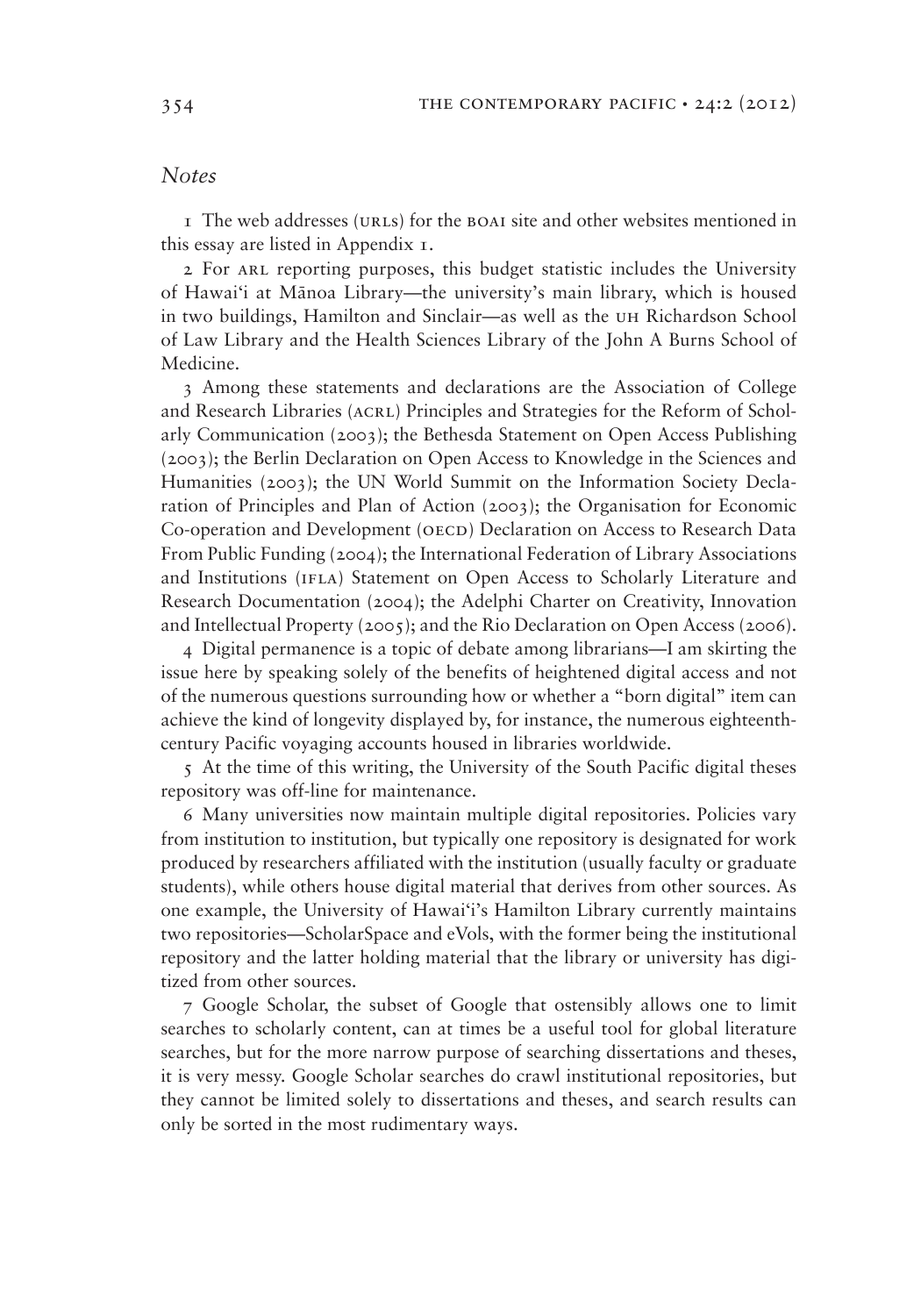## *References*

|                                                                             | Chan, Leslie, Darius Cuplinskas, Michael Eisen, and others          |  |  |
|-----------------------------------------------------------------------------|---------------------------------------------------------------------|--|--|
| 2002                                                                        | Budapest Open Access Initiative. Budapest, Hungary, 14 February.    |  |  |
|                                                                             | Online at http://www.soros.org/openaccess/read [accessed 5 Decem-   |  |  |
|                                                                             | ber 2011]                                                           |  |  |
|                                                                             | Kyrillidou, Martha, and Shaneka Morris, compilers and editors       |  |  |
| 20II                                                                        | ARL Statistics, 2008-2009. Washington, DC: Association of Research  |  |  |
|                                                                             | Libraries.                                                          |  |  |
| Kyrillidou, Martha, Shaneka Morris, and Gary Roebuck, compilers and editors |                                                                     |  |  |
| 20II                                                                        | ARL Statistics, 2009-2010. Washington, DC: Association of Research  |  |  |
|                                                                             | Libraries.                                                          |  |  |
|                                                                             | Panitch, Judith M, and Sarah Michalak                               |  |  |
| 2005                                                                        | The Serials Crisis: A White Paper for the UNC–Chapel Hill Scholarly |  |  |
|                                                                             | Communications Convocation. January. Chapel Hill, NC: Panitch &     |  |  |

*Communications Convocation.* January. Chapel Hill, nc: Panitch & Michalak. Online at http://www.unc.edu/scholcomdig/whitepapers/ panitch-michalak.html#\_ftn1 [accessed 5 December 2011]

| Website Name                                   | Host                                                        | URL                                                                                                                                                |
|------------------------------------------------|-------------------------------------------------------------|----------------------------------------------------------------------------------------------------------------------------------------------------|
| ANU Research<br>repository                     | The Australian<br>National University                       | https://digitalcollections.anu.edu.au/<br>handle/1885/3                                                                                            |
| <b>Budapest Open</b><br>Access Initiative      | Open Society<br>Institute                                   | http://www.soros.org/openaccess                                                                                                                    |
| Digital Library<br>Collections                 | University of<br>California-San Diego                       | https://libraries.ucsd.edu/digital/<br>#home                                                                                                       |
| eVols                                          | UH Mānoa Hamilton<br>Library                                | http://evols.library.manoa.hawaii.edu/                                                                                                             |
| Google Scholar                                 | Google                                                      | http://scholar.google.com                                                                                                                          |
| Graduate<br>Journal of Asia<br>Pacific Studies | University of<br><b>Auckland School</b><br>of Asian Studies | http://www.arts.auckland.ac.nz/uoa/<br>home/about/departments-and-schools/<br>school-of-asian-studies/graduate<br>-journal-of-asia-pacific-studies |

APPENDIX. Open-access and Research Websites

*(continued on next page)*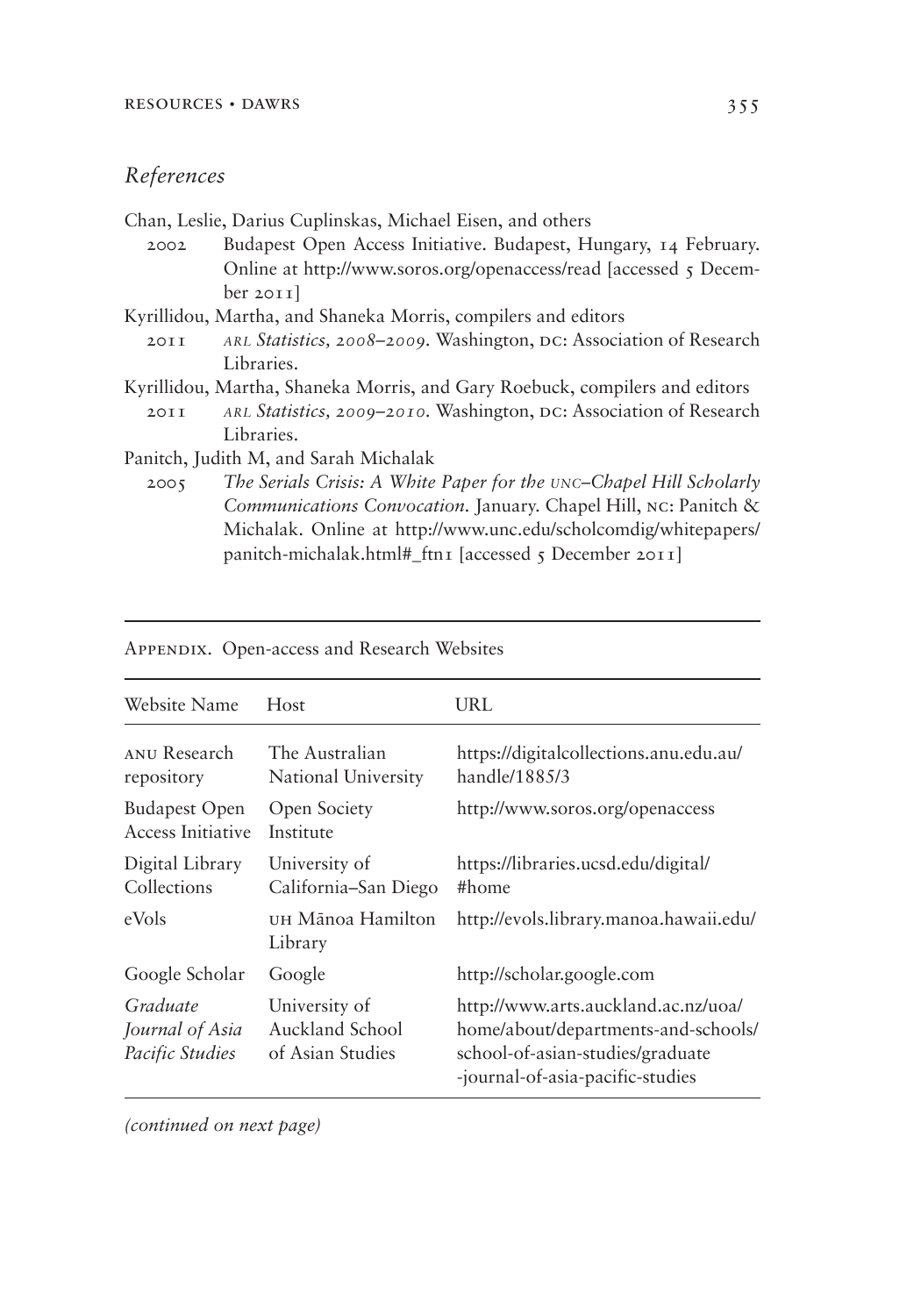| Website Name                                                                     | Host                                                            | <b>URL</b>                                                                             |
|----------------------------------------------------------------------------------|-----------------------------------------------------------------|----------------------------------------------------------------------------------------|
| Informit                                                                         | RMIT Publishing                                                 | http://www.informit.com.au/                                                            |
| Journal of the<br>Polynesian<br>Society                                          | University of<br>Auckland Library                               | http://www.jps.auckland.ac.nz/<br>index.php                                            |
| Kiwi Research<br>Information<br>Service (KRIS)                                   | National Library<br>of New Zealand                              | http://nzresearch.org.nz/                                                              |
| Language and<br>Linguistics in<br>Melanesia                                      | University of Papua<br>New Guinea                               | http://www.langlxmelanesia.com/                                                        |
| Networked<br>Digital Library<br>of Theses and<br><b>Dissertations</b><br>(NDLTD) | <b>NDLTD</b>                                                    | http://www.ndltd.org/find                                                              |
| OAIster                                                                          | <b>Online Computer</b><br>Library Center<br>(oc <sub>LC</sub> ) | Website: http://www.oclc.org/oaister<br>Search engine:<br>http://oaister.worldcat.org/ |
| Pacific Asia<br>Inquiry                                                          | University of Guam                                              | http://www.uog.edu/dynamicdata/<br>CLASSPacificAsiaInquiry.aspx                        |
| Project MUSE                                                                     | Johns Hopkins<br><b>University Press</b>                        | http://muse.jhu.edu/                                                                   |
| ProQuest                                                                         | Cambridge<br><b>Information Group</b>                           | http://www.proquest.com/                                                               |
| ResearchSpace                                                                    | University of<br>Auckland                                       | https://researchspace.auckland.ac.nz/                                                  |
| ScholarSpace                                                                     | UH Mānoa Hamilton<br>Library                                    | http://scholarspace.manoa.hawaii.edu/                                                  |
| Te Kaharoa:<br>The e-Journal<br>on Indigenous<br>Pacific Issues                  | <b>Auckland University</b><br>of Technology                     | http://www.tekaharoa.com                                                               |

Appendix. Open-access and Research Websites *(continued)*

*(continued on next page)*